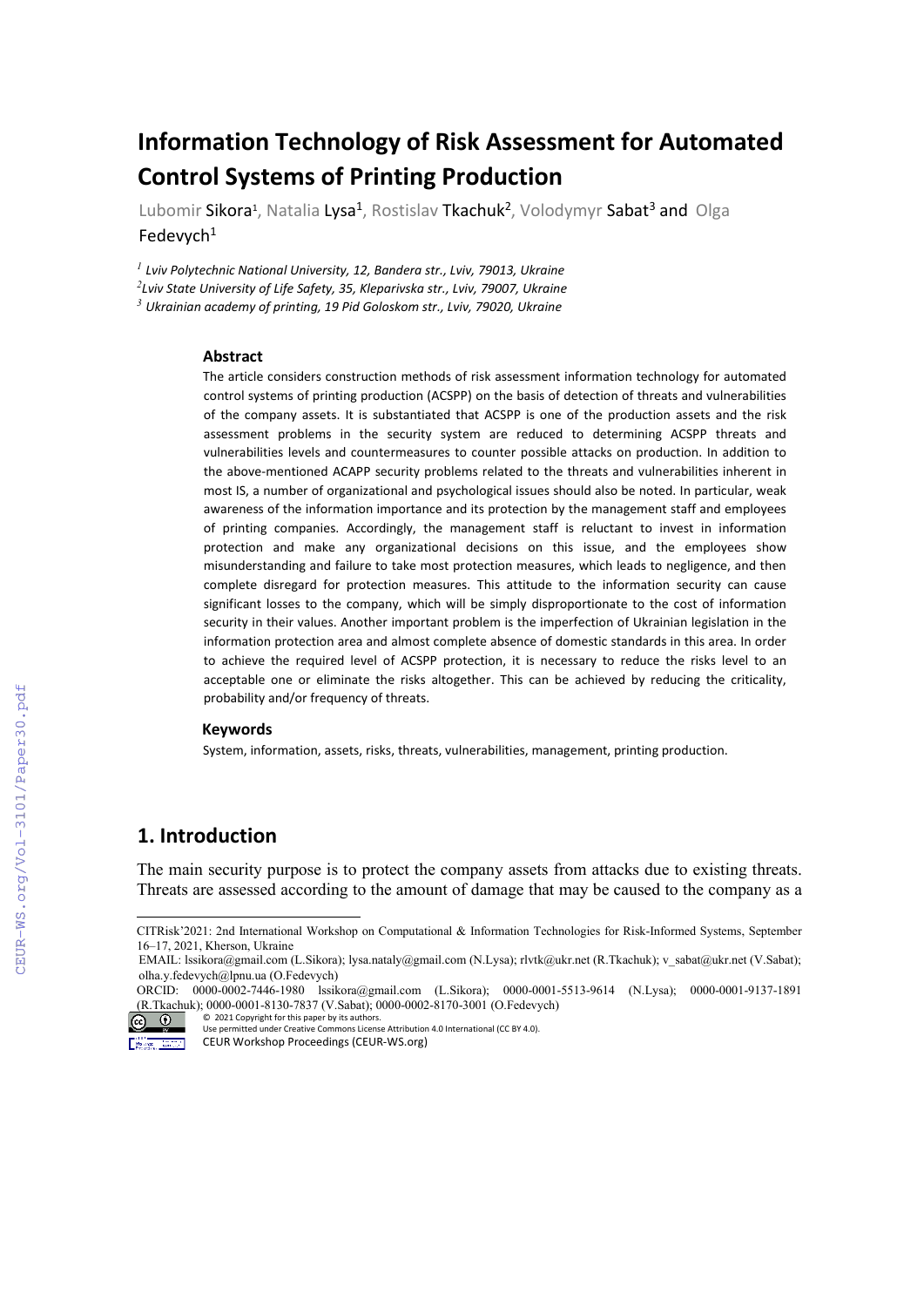result of the attacks. Losses can consist of loss of public trust or decrease in the company image in a society, responsibility before the law, threat to the personnel safety, etc. However, in the end they are somehow reduced to financial losses. The ability to implement a threat is characterized by the risk level, which in turn is directly proportional to the system vulnerability. That is, to protect the company assets it is necessary to reduce its vulnerability to an acceptable level. At the same time, the cost of measures aimed at reducing the assets vulnerability should not exceed the amount of damage that may be caused by threats to this asset as a result of attacks.

In this case, automated control systems of printing production (ACSPP) is considered as one of the company assets. In turn, ACSPP also consists of other assets. Therefore, in order to achieve the required protection level of ACSPP, it is sufficient to achieve the required protection level of its main assets: personnel, information component and hardware of the management process, goals and strategies.

*The aim of study.* The development of the information technology, based on the system analysis, to assess the functional dependencies between the company assets to create risk management systems in ACSPP under threat.

### **2. References analysis**

The main analysis of ACSPP in the domestic market is presented in [1, 2], which indicates the advantages and disadvantages of certain control systems and their functions in the printing industry. Since the purpose of ACSPP is important for the organization of its activities, it requires a detailed risk analysis. The monograph [3] highlights the fundamentals of information technology of the formation of methods and models for determining the security level of technological processes in the printing industry on the basis of risk assessment. Scientific works [4, 5] cover conceptual aspects of risk – a qualitative and quantitative risk analysis, the system of indicators of its quantitative assessment, basic approaches to modelling, management and methods of risk reduction, and in [6] a functional scheme of risk management for automated document management systems is presented, which can also be used for ACSPP. In [7], much attention is paid to the coverage of risk management tools and their consideration in making management decisions in conditions of uncertainty and risk. A typical regulation on the information protection service in the automated system is presented in the Normative documents of the information technical protection system [8–10]. In [11, 12] a novel extensible Multihazard Risk Assessment Framework that is a skeleton containing the multihazard risk assessment toolkit dealing with threat/danger, vulnerability, damage, coping capacity, risk, and multi-risk are presented. The risk scenarios within this framework can describe multi-hazards as a multitude of spatially distributed dynamic processes influenced by various drivers. The implementation of the proposed models and framework is also considered. The proposed eventbased scenario representation model provides sufficient detailization in space and time and can properly represent multi-hazards, including compound events, cascading effects, and risk-related processes driven by environmental and societal changes. In [13] construction methods of information technology of formation and decision-making under risk conditions are considered for management of technogenic systems with use of cognitive model of operator activity. In [14] the problem of decision-making in the risk conditions and conflict situations in the presence of terminal restrictions is considered at the time of resolving the crisis in the complex system management structure.

*Problem setting.* Risk assessment in automated control systems of the company is a basic task in the development of protection systems with an appropriate level that would meet the optimal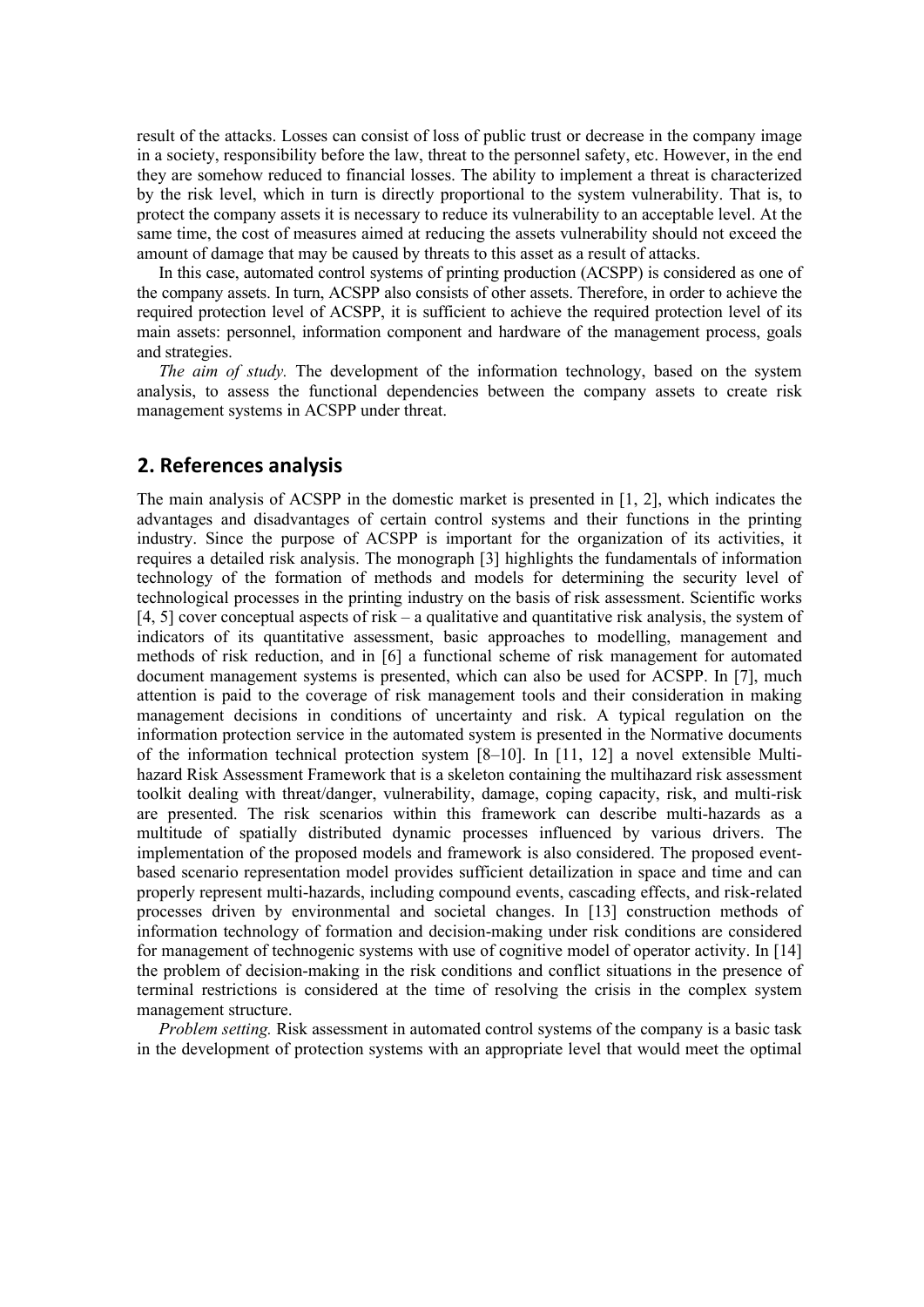security requirements of the company in the process of its operation. This task is solved by determining the features of technical and information processes that are performed at the company during its operation, threats and vulnerabilities of objects and subjects of operation at each technological stage, the occurrence of emergencies after external attacks or other negative incidents. Therefore, to solve the problems of risk management in the company, it is necessary to determine its assets and functional features in detail. This process should be done according to the functional scheme shown in Figure 1. The detailed risk analysis for ACSPP involves the identification of all possible risks and assessment of their level [6].

#### **3. Presentation of the main research material**

# **3.1. Method of defining possible limits to assess the risks, losses and failures of complex systems under threat**

Defining possible limits for risk assessment aims to clearly determine which of the resources should be taken into account when considering the results of risk analysis. When considering ACSPP risks it is necessary to take into account the following factors:

– the information technology assets (hardware, information support, information), as they make the software and hardware base for ACSPP operation;

– the personnel of the organization (who works with ACSPP and maintains it) as a source of possible threats;

– he conditions for carrying out the production activities, as they affect ACSPP proper operation;

– the business activity, which is the main purpose of ACSPP [1].

ACSPP operation is not possible if at least one of its components is not functioning, i.e. the failure of the proper operation of at least one of them will cause the failure of the other components and the system as a whole. Each of the components of ACSPP is considered in more detail – Figure 1.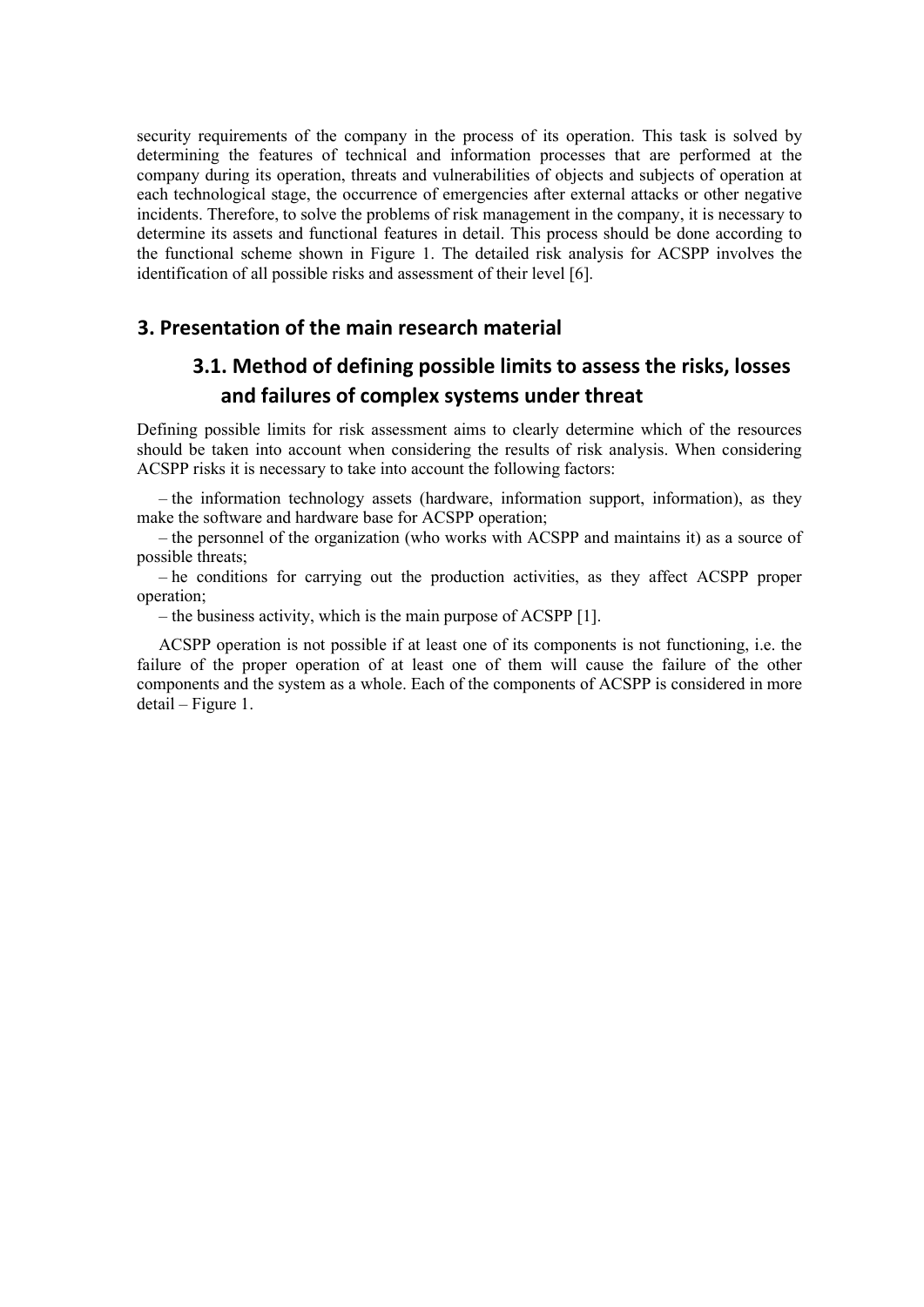

**Figure 1:** Block diagram of the intelligent systems interaction (ACS-LPR)

ACSPP information component combines all the information that functions within ACSPP, as well as input and output information flows – Figure 2. The software is a separate integral part of ACSPP information component. With the help of software, the transfer and conversion of information that operates in ACSPP are carried out. The software can be divided into main and auxiliary ones.

The main software includes the software modules for processing the information that operates in ACSPP, as well as a central database (DB) – the core of ACSPP. It can store a variety of information needed in the operation process.

The auxiliary software provides the operation of the main software. These are the operating system, drivers, various utilities, etc.

According to the scheme shown in Figure 2, the operation of a typical ACSPP is as follows. The input information (customer requirements, commercial information, financial accounting data, various input documents) is processed by ACSPP software modules and entered into the central database. In the course of work, various internal company departments address to the central database through the corresponding software modules – there is an internal information exchange. In addition, during ACSPP operation, the relevant modules generate the output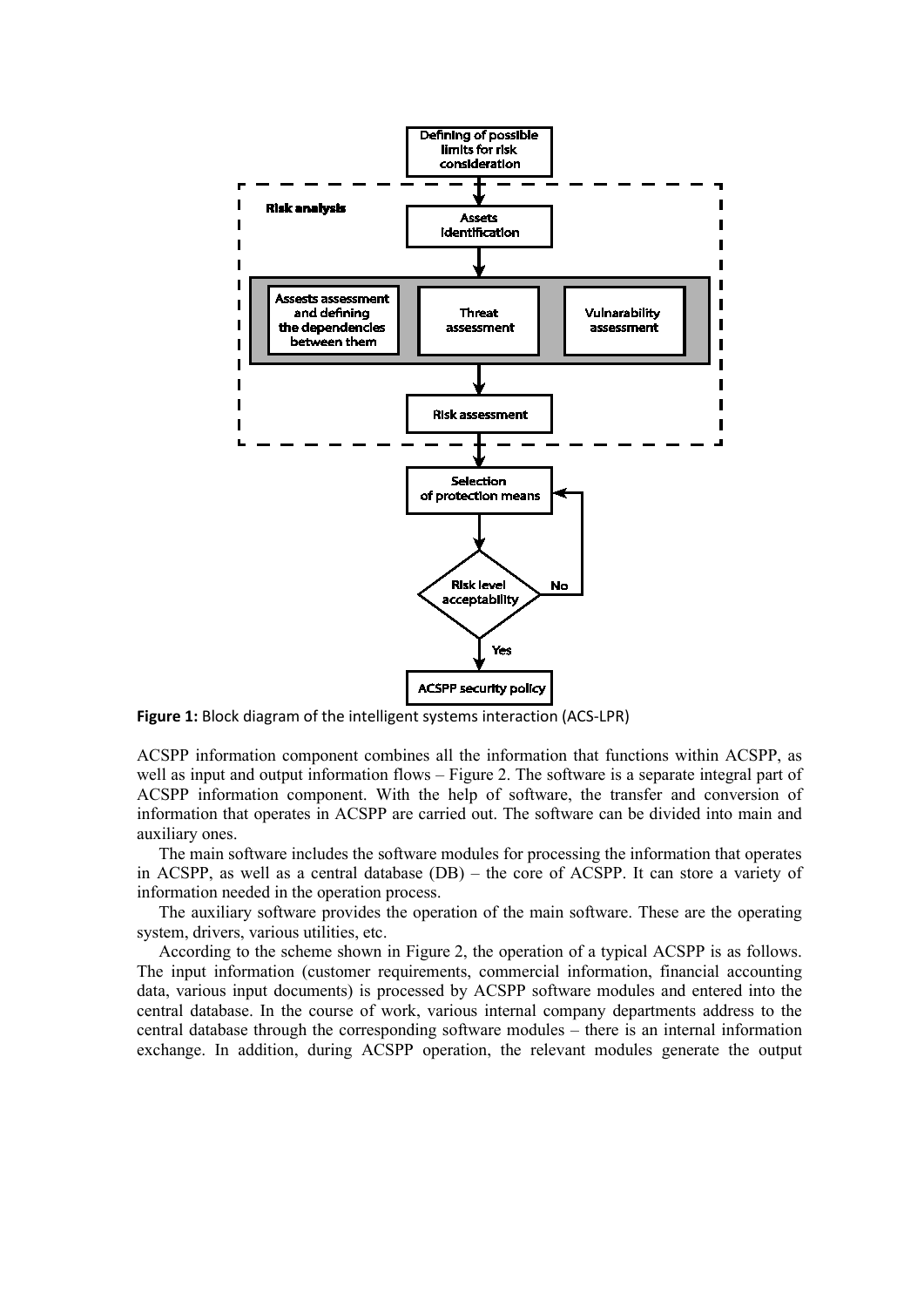information (requests for materials, documents on product sales, operational accounting data). To ensure the reliability of the work, the central database information is periodically archived.



**Figure 2:** Information component of the automated control system of printing production

The information in ACSPP can function both in electronic non-material form and in the form of hard copies. A hard copy means a medium that contains valuable information (DVD, flash drive, paper documents, etc.).

#### **3.2. Hardware means of the automated control system**

ACSPP hardware part. ACSPP hardware part includes the devices that provide the information exchange between the components within ACSPP, as well as between ACSPP and the external environment. That is, ACSPP hardware can include:

- resources: servers, workstations, mobile computers;
- peripherals: printers, scanners, barcode readers, etc.;
- communication equipment: networks and network equipment;
- devices for communication with production equipment: controllers.

A server is a resource which contains valuable information and to which remote access is possible. Accordingly, a workstation is a resource that contains valuable information and to which only local access is possible, a mobile computer is a resource that contains valuable information and can be carried by the user outside the organization.

Personnel. The term "personnel" is understood as people who maintain ACSPP (such as system administrators) and those who work directly with it (users).

Method of the system assets identification

An asset of an information technology system is a component or part of the overall system in which the organization directly invests material and information resources, and which, accordingly, requires protection by the organization. The following groups of assets can be distinguished as a typical ACSPP: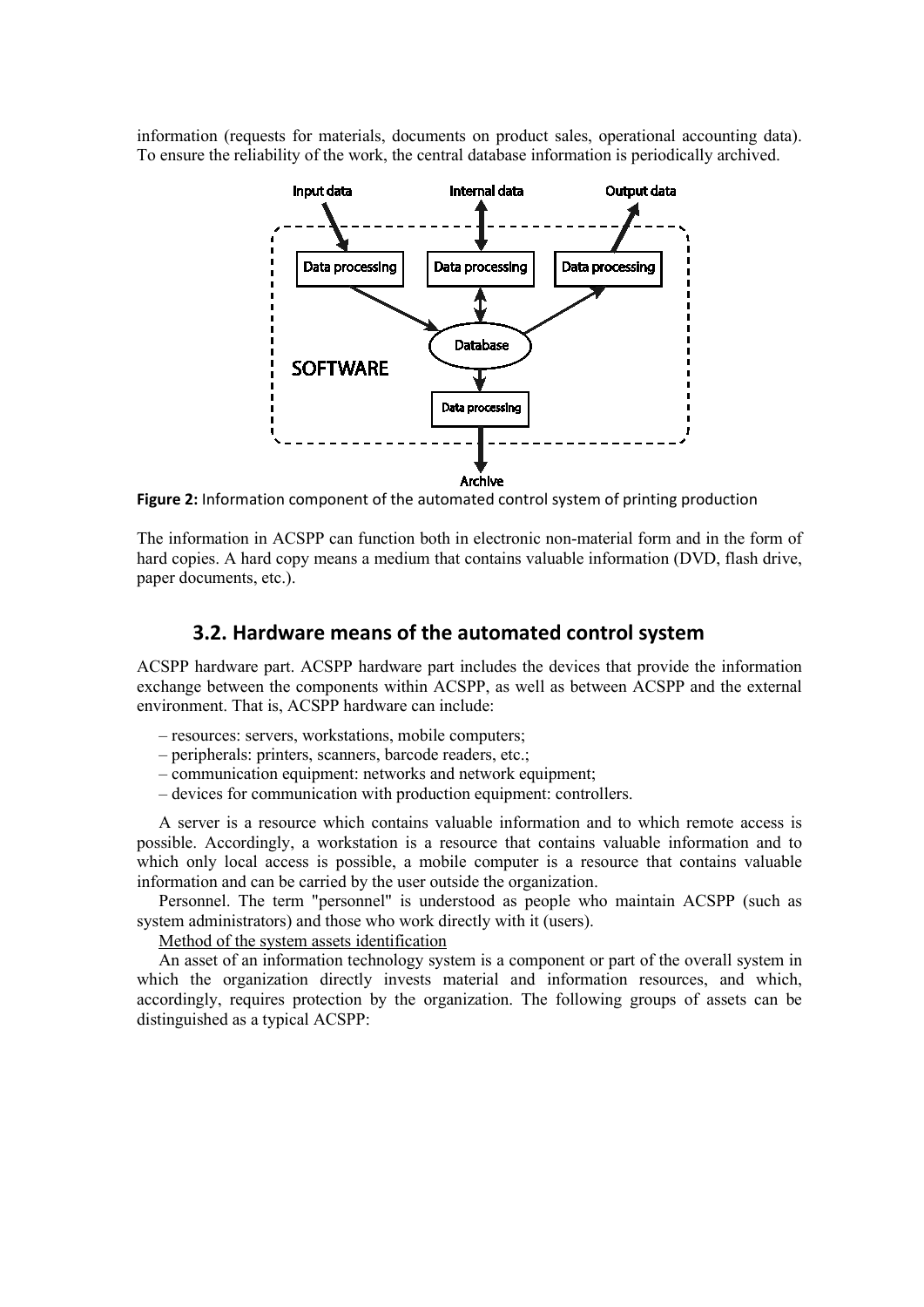1. Information/data. This category includes the central database, internal data, output files, archives, as well as information on hard copies.

2. Software: ACSPP software modules and auxiliary software (OS, drivers, utilities, etc.);

3. Hardware resources: servers, workstations, mobile PCs.

4. Communication equipment: networks.

5. Services: information and production ones.

6. Prestige (image) of the organization [5].

#### **3.3. Hardware means of the automated control system**

For certain ACSPP assets, it is possible to define functional dependencies between them within the printing company – Figure 3.

The proper operation of the software and the information part of the assets depends on the operation of the hardware component. Since ACSPP in most cases is located on several resources, the information exchange between them will depend entirely on the network equipment. For a typical ACSPP, it is standard to have one or more servers for centralized management of information processes. In this case, the operation of workstations and mobile PCs as a part of ACSPP will depend on the proper operation of the servers.



**Figure 3:** Functional dependencies between the information components of ACSPP structure

The operation of ACSPP information part will completely depend on the proper operation of the auxiliary software, which forms the internal information environment of ACSPP together with the software modules and provides the communication of the information part with the hardware. That is, the proper operation of the auxiliary software will depend on the operation of ACSPP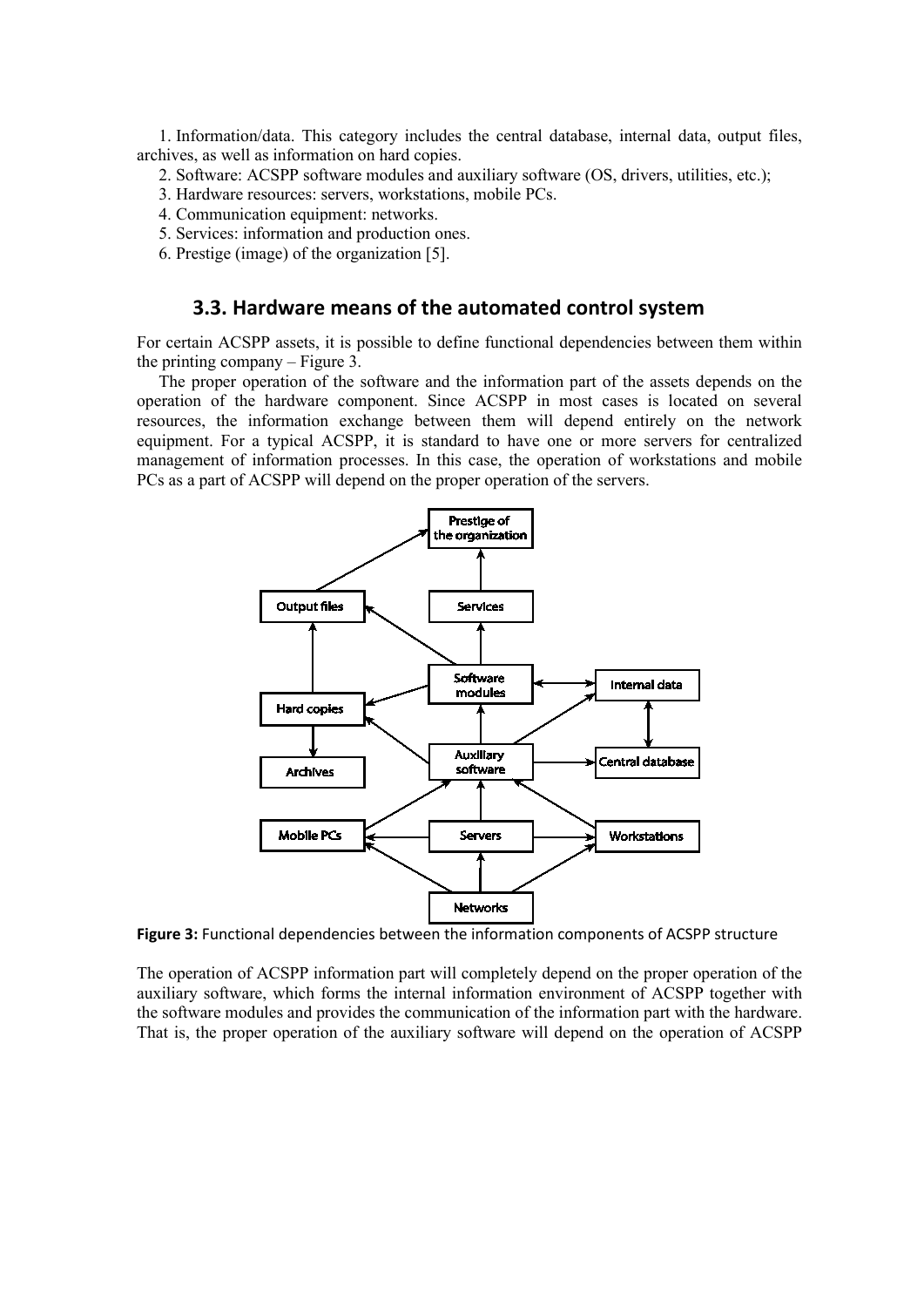software modules, the correctness of ACSPP internal data, the operation of the central database, as well as the information correctness on hard copies.

ACSPP software modules are used to convert the information and are also an intermediate link between the users and the central database. That is, the condition of the central database and internal data will depend on the correct operation of ACSPP software modules, which in turn will also affect the operation of ACSPP software modules. In addition, through ACSPP software modules the information is exported both in electronic form (output files) and in hard copies. Almost the whole range of information and production services provided by the company, and hence the company prestige, will also depend on the operation of ACSPP software modules.

In ACSPP working process, the information is periodically archived on hard discs, the condition of which will depend on the condition of the archives.

#### **3.4. Component assessment of the company assets under threat**

The asset value is determined by its importance to the business activities of the organization, and the assessment level of business activities may be based on security considerations, i.e. how much the business activities of the organization and other IS assets may suffer from leakage, distortion, unavailability and destruction of information. Thus, the assets identification and the assessment, based on the business interests of the organization, is a key factor in the risk determining. The asset value also depends on the cost of the asset formation and maintaining. The identified assets are valuable to the organization. However, it is not possible to directly determine the financial value of each of them. It is also necessary to determine the value or degree of importance of the asset to the organization in non-profit activities. Otherwise, it will be difficult to determine the protection level required and the amount of funds that organizations should spend on protection measures [3–4].

To assess the assets, a three-level scale is selected:  $1 - low$  asset value;  $2 - average$  asset value; 3 – high asset value – Table 1. It should be noted that some assets cannot be valued on a material scale. In addition, not all assets are subject to replacement, so its value cannot be assessed. The overall asset assessment is determined by the highest assessment – the total value assigned to one of the assessment scales.

| Nº | Name of the asset     | Material   | Non-material | Replacement | Total      |
|----|-----------------------|------------|--------------|-------------|------------|
|    |                       | assessment | assessment   | cost        | assessment |
|    | Prestige of the       |            | 3            |             |            |
|    | organization          |            |              |             |            |
| 2  | <b>Services</b>       |            | 3            |             |            |
| 3  | Output files          |            |              |             |            |
| 4  | Archives              |            |              |             |            |
| 5  | Hard copies           |            |              |             |            |
| 6  | Internal data         |            |              |             |            |
|    | Central database      |            |              |             |            |
| 8  | Auxiliary software    |            |              |             |            |
| 9  | <b>ACSPP software</b> |            | 3            |             |            |
|    | modules               |            |              |             |            |

#### **Table 1**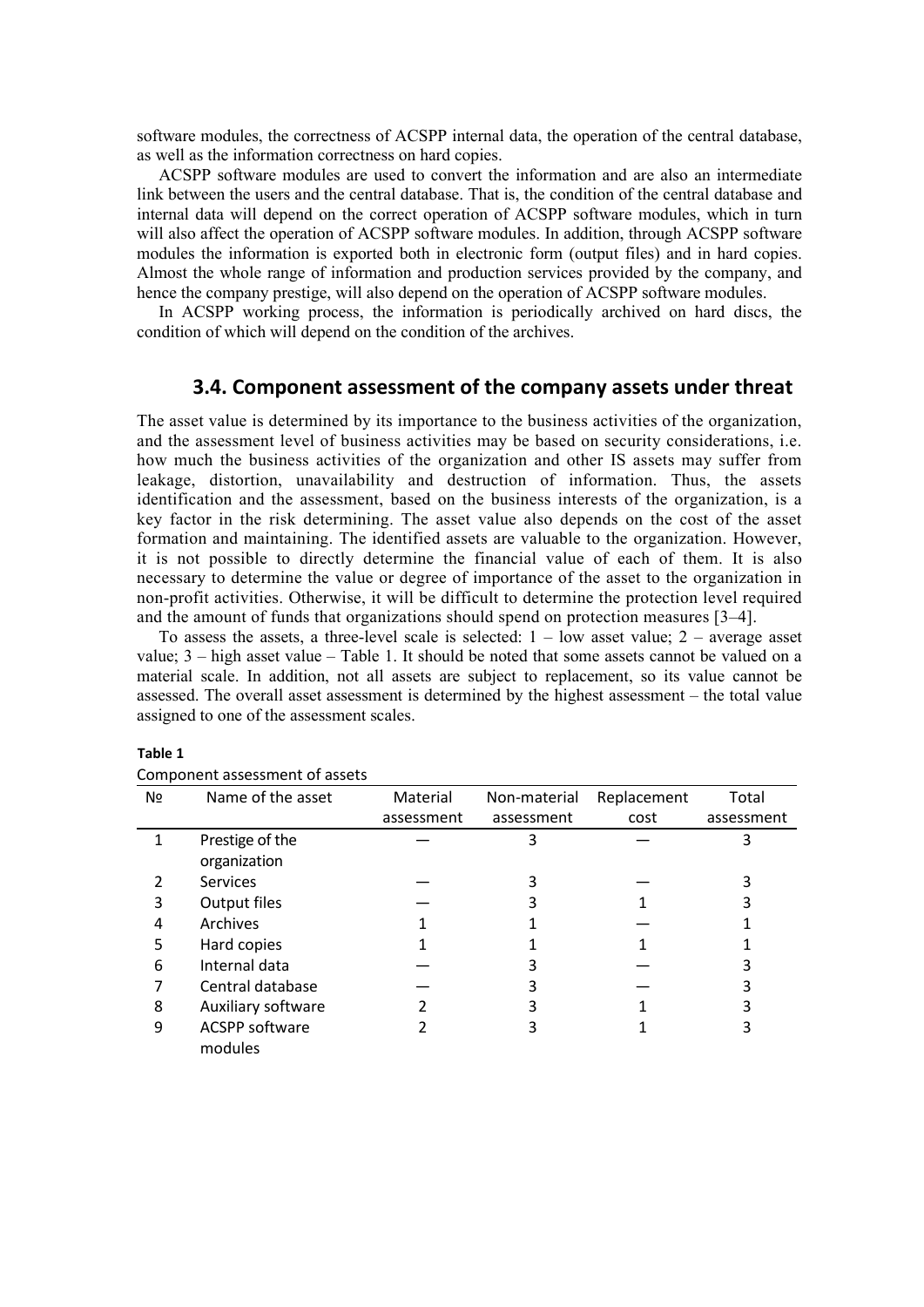| 10 | Workstations   |  |    |
|----|----------------|--|----|
| 11 | Mobile PCs     |  |    |
| 12 | <b>Servers</b> |  | ્ર |
| 13 | Networks       |  | ີ  |

As mentioned above, the material assessment may not be determined for all assets, as it is difficult to assess the value of such assets as the prestige of the organization, services, output files, internal data, central database, in monetary terms. The cost of archives and hard copies is assessed at the cost of media. The cost of ACSPP software and modules is not high compared to the value of other company assets (e.g. premises, printing equipment), but it is not as low as the cost of media. The same can be said for the assessment of workstations and mobile PCs. The cost of the server equipment is usually higher than the cost of other computer equipment, so it is rated "high". At the same time, the cost of networks per workplace will be quite low.

Non-material assessment is necessary in order to assess the criticality of a particular asset for the company proper operation From this point of view, most assets are critical because they are interconnected. However, the criticality of assets such as archives and hard copies will be relatively low, provided that the remaining assets function properly. The criticality of mobile PCs and workstations is rated as "average", because the failure of these assets will only lead to some slowdown in the company activity, as all important information is stored on servers.

When assessing the cost of replacing assets, both the material assessment of assets and the cost of replacing the asset are taken into account. In particular, the replacement of information assets (output files, auxiliary software, ACSPP software modules) will not require high costs. Some assets, such as the prestige of the organization, services, archives, internal data, central database, are not subject to replacement.

# **4. Component method for assessing the risks of system failure under active threat**

To select adequate protection measures, it is necessary to assess the risk level. [7, 8] The risk level depends on the asset value, the threat criticality, the threat probability and frequency. The risk level will be determined by the formula:

$$
R_{j,i} = V_j \times K_{j,i} \times P_{j,i} \times W_{j,i} \times T_i^{\Sigma},
$$

where  $V_i$  – is the value of the *j*-th asset;

 $K_{i,i}$  – is the criticality of the *i*-th threat for the *j*-th asset;

 $P_{ij}$  – is the probability of occurrence of the *i*-th threat for the *j*-th asset;

 $W_{i,i}$  – is the frequency of occurrence of the *i*-th threat for the *j*-th asset during a year;

 $T_i^{\Sigma}$  – is the total value, obtained by assessing vulnerabilities for the *i*-th threat. It is calculated by the formula:

$$
T_i^{\Sigma} = \sum_{q=1}^n P_q^T,
$$

where  $P_q^T$  – is the probability of occurrence of vulnerability *q* for the *i*-th threat;

*n* – is a number of vulnerabilities used by the *i*-th threat.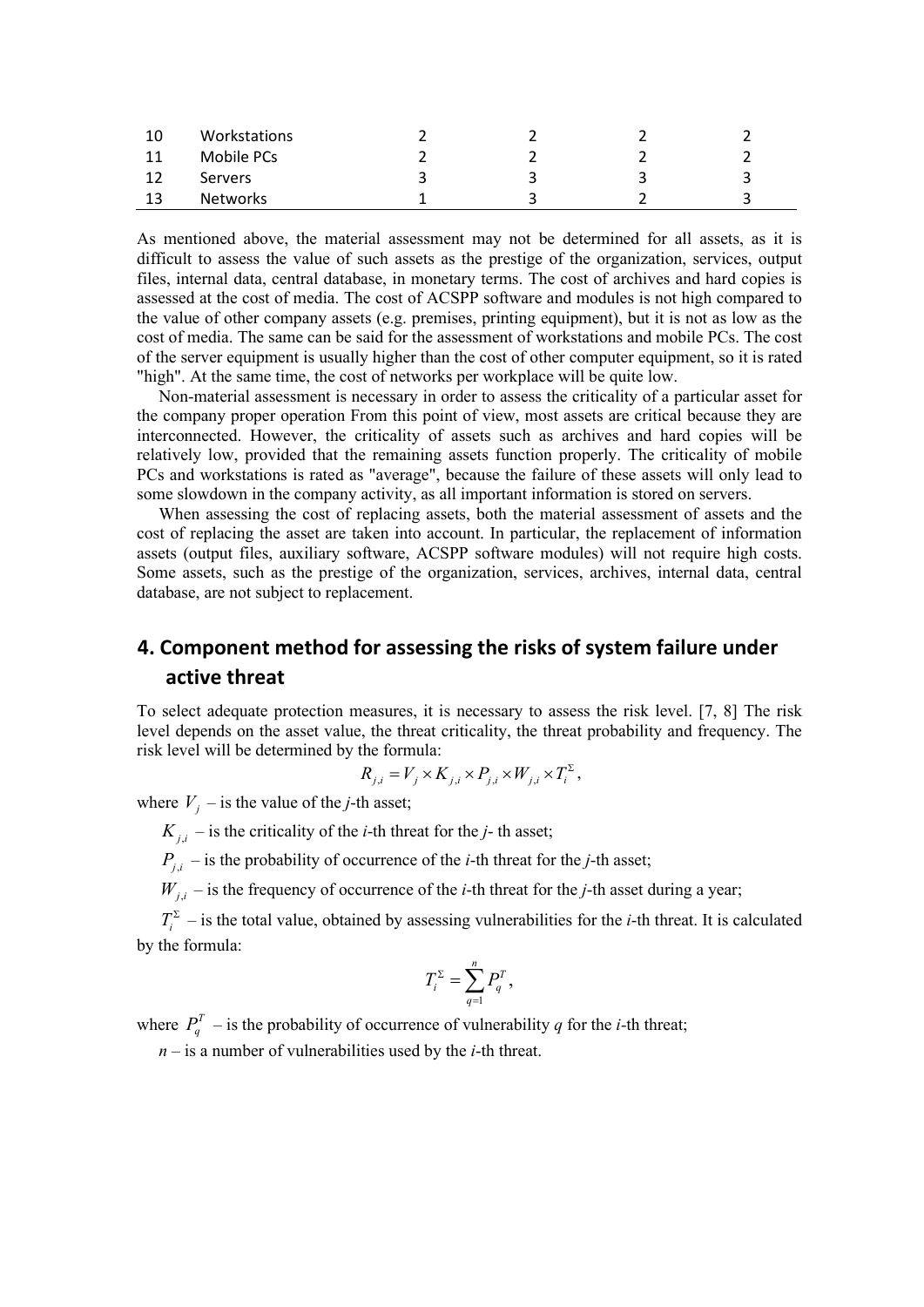The total risk value for the *і*-th threat:

$$
R_i^{\Sigma} = \sum_{j=1}^k R_{j,i},
$$

where  $k -$  is a total number of assets.

The probability of the *j*-th asset to the risk is calculated by the formula:

$$
R_j^{\Sigma} = \sum_{i=1}^s R_{j,i},
$$

where  $s -$  is a total number of threats.

The results of the risk assessment are presented in Table 2.

**Table 2** Identification and assessment of risks of losses under threat

|                                                                            | Risk value R for the asset j |           |             |              |                           |                    |                                                          |               |             |          |              |           |                                 |             |
|----------------------------------------------------------------------------|------------------------------|-----------|-------------|--------------|---------------------------|--------------------|----------------------------------------------------------|---------------|-------------|----------|--------------|-----------|---------------------------------|-------------|
| Threat                                                                     | Networks                     | Servers   | Mobile PCs  | Workstations | ACSPP software<br>modules | Auxiliary software | Central database                                         | Internal data | Hard copies | Archives | Output files | Services  | Prestige of the<br>organization | Total risk  |
| $\mathbf{1}$                                                               | $\overline{2}$               | 3         | 4           | 5            | 6                         | $\overline{7}$     | 8                                                        | 9             | 10          | 11       | 12           | 13        | 14                              | 15          |
|                                                                            |                              |           |             |              |                           |                    | Human physical threats aimed at IS resource              |               |             |          |              |           |                                 |             |
| Unauthorized<br>use of<br>equipment                                        | 0                            | 234       | 156         | 702          | 1053 1053                 |                    | 1053                                                     | 1053          | 351         | 0        | 1053         | 1053      | 1053                            | 8814        |
| Disclosure,<br>transfer or loss<br>of access<br>delimitation<br>attributes | 0                            | 729       | 486         | 486          | 729                       | 729                | 729                                                      | 729           | 243         | 0        | 729          | 729       | 729                             | 7047        |
|                                                                            |                              |           |             |              |                           |                    | Human physical threats aimed at IS communication channel |               |             |          |              |           |                                 |             |
| Cable damage                                                               | 513                          | 0         | $\mathbf 0$ | 0            | 114                       | 114                | 114                                                      | 114           | 0           | 0        | 513          | 513       | 513                             | 2508        |
|                                                                            |                              |           |             |              |                           |                    | Local physical threats aimed at IS                       |               |             |          |              |           |                                 |             |
| Fire<br>Cross-                                                             | 144<br>270                   | 144<br>45 | 96<br>30    | 96<br>30     | $\Omega$<br>0             | 0<br>0             | 0<br>0                                                   | 0<br>0        | 48<br>60    | 48<br>20 | 144<br>45    | 144<br>45 | 144<br>45                       | 1008<br>590 |
| reference<br>Failure of<br>external                                        | 729                          | 729       | 486         | 486          | 0                         | 0                  | 0                                                        | 0             | 0           | 0        | 0            | 729       | 729                             | 3888        |
| energy sources<br>Failure of<br>internal<br>(reserve)<br>energy sources    | 972                          | 972       | 648         | 648          | 0                         | 0                  | 0                                                        | $\pmb{0}$     | 0           | 0        | 0            | 972       | 972                             | 5184        |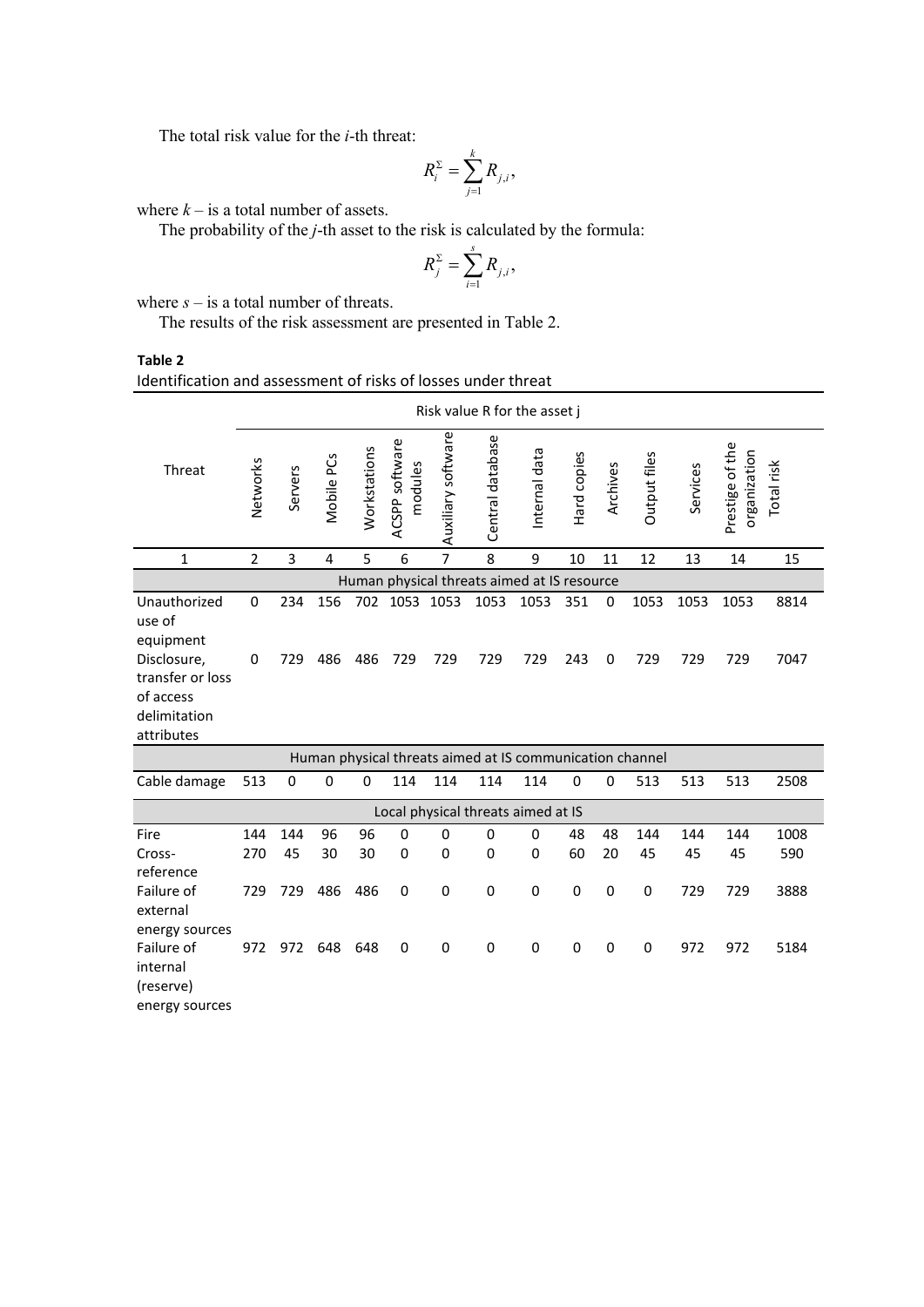| $\mathbf{1}$                   | $\overline{2}$ | 3         | $\overline{\mathbf{4}}$ | 5           | 6           | 7         | 8                                             | 9           | 10  | 11          | 12          | 13  | 14  | 15   |
|--------------------------------|----------------|-----------|-------------------------|-------------|-------------|-----------|-----------------------------------------------|-------------|-----|-------------|-------------|-----|-----|------|
| Sharp voltage                  | 729            | 729       | 486                     | 486         | $\mathbf 0$ | $\pmb{0}$ | 0                                             | $\mathbf 0$ | 0   | $\mathbf 0$ | $\mathbf 0$ | 729 | 729 | 3888 |
| fluctuations in                |                |           |                         |             |             |           |                                               |             |     |             |             |     |     |      |
| the power grid                 |                |           |                         |             |             |           |                                               |             |     |             |             |     |     |      |
|                                |                |           |                         |             |             |           | Physical threats related to equipment failure |             |     |             |             |     |     |      |
| Loss of                        | 0              | 243       | 324                     | 324         | 486         | 486       | 243                                           | 486         | 108 | 36          | 216         | 486 | 486 | 3924 |
| information as                 |                |           |                         |             |             |           |                                               |             |     |             |             |     |     |      |
| a result of                    |                |           |                         |             |             |           |                                               |             |     |             |             |     |     |      |
| media failure                  |                |           |                         |             |             |           |                                               |             |     |             |             |     |     |      |
| Defective<br>media             | 0              | 162       | 216                     | 216         | 324         | 324       | 162                                           | 324         | 72  | 24          | 144         | 324 | 324 | 2616 |
| Decreased                      | 108            | 108       | 72                      | 72          | 0           | 0         | 0                                             | 0           | 72  | 36          | 0           | 108 | 108 | 684  |
| equipment                      |                |           |                         |             |             |           |                                               |             |     |             |             |     |     |      |
| reliability after              |                |           |                         |             |             |           |                                               |             |     |             |             |     |     |      |
| its expiration                 |                |           |                         |             |             |           |                                               |             |     |             |             |     |     |      |
| date                           |                |           |                         |             |             |           |                                               |             |     |             |             |     |     |      |
| Data loss or                   | 0              | 432       | 288                     | 288         | 192         | 432       | 216                                           | 192         | 0   | 0           | 192         | 432 | 432 | 3096 |
| system                         |                |           |                         |             |             |           |                                               |             |     |             |             |     |     |      |
| malfunction                    |                |           |                         |             |             |           |                                               |             |     |             |             |     |     |      |
| due to                         |                |           |                         |             |             |           |                                               |             |     |             |             |     |     |      |
| overflow of                    |                |           |                         |             |             |           |                                               |             |     |             |             |     |     |      |
| storage<br>devices             |                |           |                         |             |             |           |                                               |             |     |             |             |     |     |      |
|                                |                |           |                         |             |             |           |                                               |             |     |             |             |     |     |      |
|                                |                |           |                         |             |             |           | Local logical threats aimed at OS             |             |     |             |             |     |     |      |
| <b>Running files</b>           | 0              | 0         | 0                       | 0           | 324         | 729       | 729                                           | 729         | 108 | 0           | 324         | 729 | 729 | 4401 |
| with viruses<br>that attack OS |                |           |                         |             |             |           |                                               |             |     |             |             |     |     |      |
| <b>Running OS</b>              | 0              | 0         | $\mathbf 0$             | 0           | 264         | 594       | 594                                           | 594         | 88  | 0           | 264         | 594 | 594 | 3586 |
| from external                  |                |           |                         |             |             |           |                                               |             |     |             |             |     |     |      |
| media                          |                |           |                         |             |             |           |                                               |             |     |             |             |     |     |      |
| Modification                   | 0              | 0         | 0                       | 0           | 360         | 810       | 810                                           | 810         | 120 | 0           | 360         | 810 | 810 | 4890 |
| of OS                          |                |           |                         |             |             |           |                                               |             |     |             |             |     |     |      |
| components                     |                |           |                         |             |             |           |                                               |             |     |             |             |     |     |      |
| Refusal to                     | 0              | 0         | 0                       | $\mathbf 0$ | 264         | 594       | 594                                           | 594         | 88  | 0           | 264         | 594 | 594 | 3586 |
| service OS                     |                |           |                         |             |             |           |                                               |             |     |             |             |     |     |      |
|                                |                |           |                         |             |             |           | Local logical threats aimed at software       |             |     |             |             |     |     |      |
| Opening files                  | $\pmb{0}$      | $\pmb{0}$ | $\mathsf 0$             | $\pmb{0}$   | 288         | 648       | 648                                           | 648         | 96  | $\pmb{0}$   | 288         | 648 | 648 | 3912 |
| with macro                     |                |           |                         |             |             |           |                                               |             |     |             |             |     |     |      |
| viruses                        |                |           |                         |             |             |           |                                               |             |     |             |             |     |     |      |
| Modification                   | $\pmb{0}$      | $\pmb{0}$ | $\pmb{0}$               | 0           | 396         | 891       | 891                                           | 891         | 132 | 0           | 396         | 891 | 891 | 5379 |
| of application<br>software     |                |           |                         |             |             |           |                                               |             |     |             |             |     |     |      |
|                                |                |           |                         |             |             |           |                                               |             |     |             |             |     |     |      |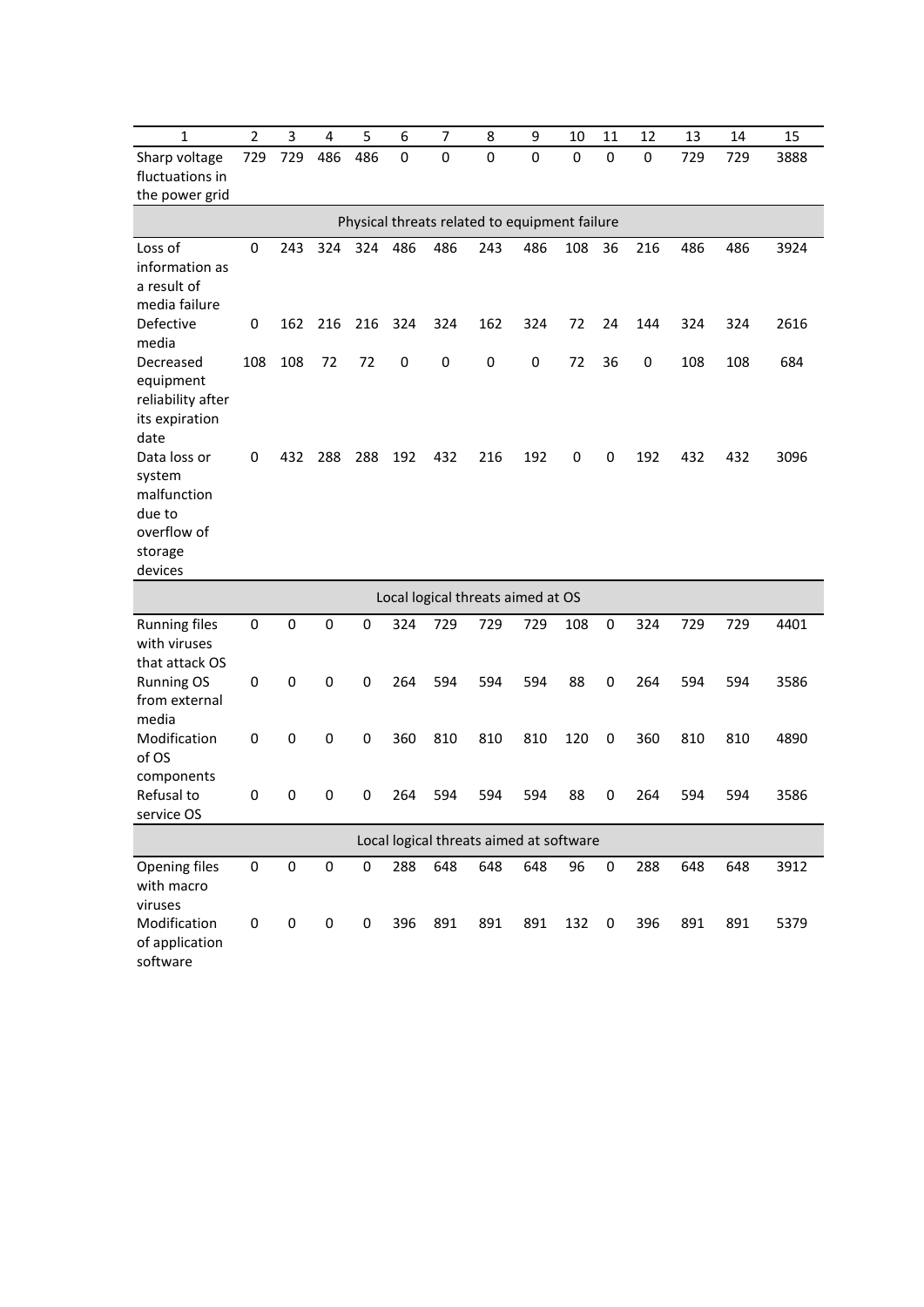| 1                                                                                                                                          | $\overline{2}$ | 3                       | 4              | 5              | 6            | $\overline{7}$ | 8    | 9         | 10  | 11 | 12           | 13   | 14   | 15   |
|--------------------------------------------------------------------------------------------------------------------------------------------|----------------|-------------------------|----------------|----------------|--------------|----------------|------|-----------|-----|----|--------------|------|------|------|
| Refusal to<br>service<br>application<br>software                                                                                           | $\mathbf 0$    | $\mathbf 0$             | 0              | $\mathbf 0$    | 360          | 1215           | 1215 | 1215      | 120 | 0  | 360          | 1215 | 1215 | 6915 |
| Local logical threats aimed at the information, stored and processed at the resource                                                       |                |                         |                |                |              |                |      |           |     |    |              |      |      |      |
| Unauthorized<br>modification<br>of information<br>in the<br>database<br>stored on the<br>resource                                          | 0              | 0                       | 0              | 0              | $\pmb{0}$    | 0              | 891  | 891       | 297 | 0  | 891          | 891  | 891  | 4752 |
| Unauthorized<br>modification<br>of electronic<br>documents<br>containing<br>valuable<br>information                                        | 0              | 0                       | 0              | 0              | 0            | 0              | 0    | 1377      |     |    | 459 459 1377 | 1377 | 1377 | 6426 |
| Loss or<br>violation of<br>the integrity of<br>information<br>stored on the<br>resource due<br>to improper<br>operation of<br>the software | 0              | $\pmb{0}$               | 0              | 0              | 0            | 0              | 729  | 729       | 243 | 0  | 729          | 729  | 729  | 3888 |
| Deletion of<br>valuable<br>information<br>stored in the<br>database by<br>the violator                                                     | 0              | 0                       | 0              | 0              | 0            | 0              | 729  | 729       | 108 | 0  | 324          | 729  | 729  | 3348 |
| Deletion of<br>electronic<br>documents<br>containing<br>valuable<br>information by<br>the violator                                         | $\mathbf{0}$   | $\overline{\mathbf{0}}$ | $\overline{0}$ | $\overline{0}$ | $\mathbf{0}$ | $\mathbf{0}$   | 324  | 729 243 0 |     |    | 729          | 729  | 729  | 3483 |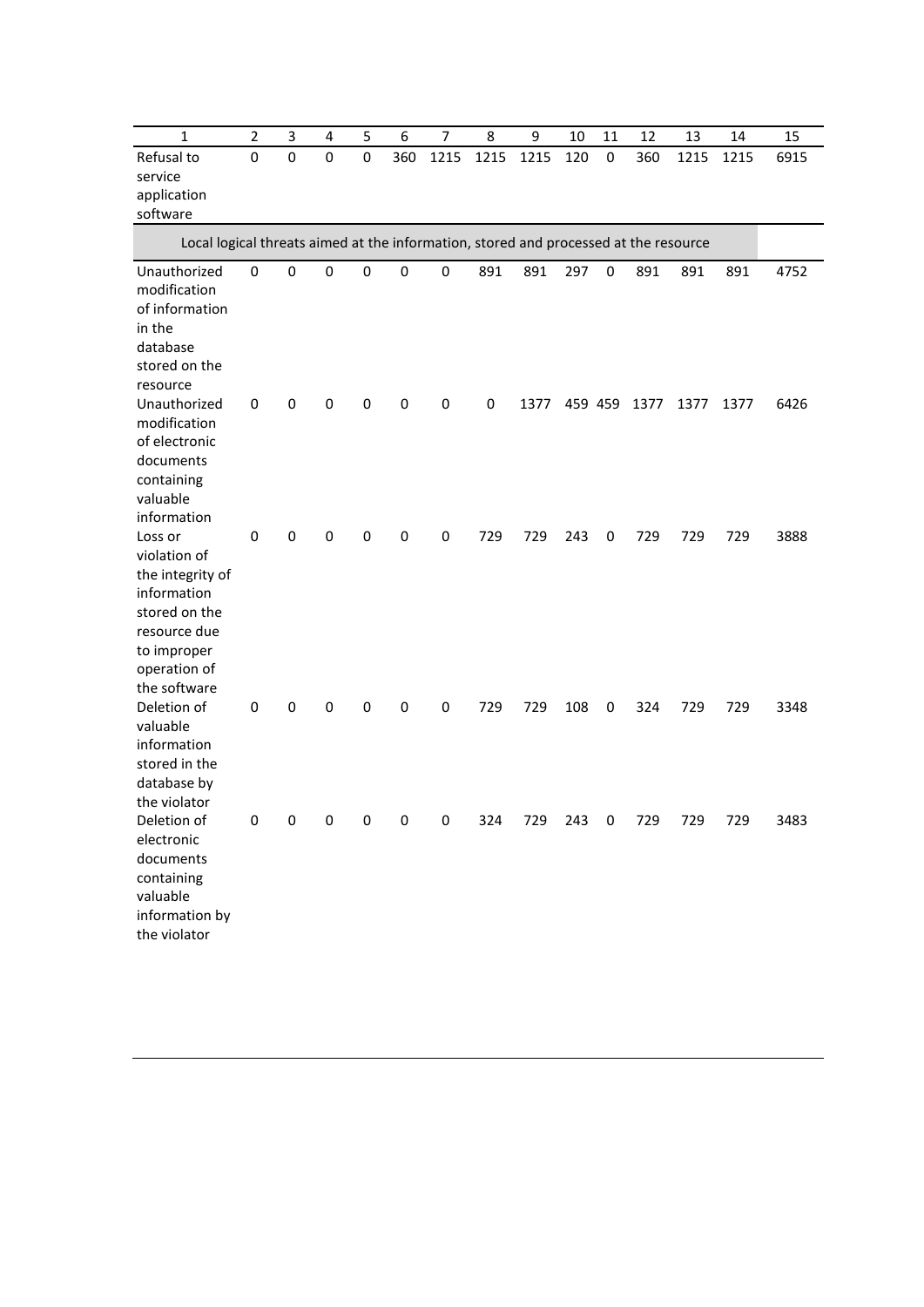| 1                                                                                    | 2 | 3 | 4        | 5 | 6   | 7   | 8   | 9                                                         | 10  | 11      | 12  | 13                                                                    | 14  | 15   |
|--------------------------------------------------------------------------------------|---|---|----------|---|-----|-----|-----|-----------------------------------------------------------|-----|---------|-----|-----------------------------------------------------------------------|-----|------|
|                                                                                      |   |   |          |   |     |     |     | Threats related to unintentional actions of the personnel |     |         |     |                                                                       |     |      |
| Violation of<br>information<br>confidentiality<br>due to<br>unintentional<br>actions | 0 | 0 | 0        | 0 | 0   | 891 | 891 | 891                                                       | 0   | 0       | 891 | 891                                                                   | 891 | 5346 |
| Unintentional<br>violation of<br>information<br>integrity                            | 0 | 0 | $\Omega$ | 0 | 972 | 972 | 972 | 972                                                       | 324 | 0       | 972 | 972                                                                   | 972 | 7128 |
| Unintentional<br>deletion of<br>critical<br>information                              | 0 | 0 | 0        | 0 | 972 | 972 | 972 | 972                                                       |     | 324 324 | 972 | 972                                                                   | 972 | 7452 |
| <b>Risk</b><br>propensity of<br>assets                                               |   |   |          |   |     |     |     |                                                           |     |         |     | 3465 4527 3288 3834 7098 11454 13506 15669 3704 947 12177 19035 19035 |     |      |

As a result of risk assessment, a certain number is obtained for each threat, which characterizes the risk level caused by this threat. Thus, it is possible to rank threats in order to reduce the risk caused by them – Table 3. This is necessary for the correct choice of adequate protection measures.

#### **Table 3**

List of ACSPP main threats in risk descending order

| Nº             | Threat                                                          | Total risk |
|----------------|-----------------------------------------------------------------|------------|
| $\mathbf{1}$   | $\mathfrak{p}$                                                  | 3          |
| $\mathbf{1}$   | Unauthorized use of equipment                                   | 8814       |
| $\overline{2}$ | Unintentional deletion of critical information                  | 7452       |
| 3              | Unintentional violation of information integrity                | 7128       |
| 4              | Disclosure, transfer or loss of access delimitation attributes  | 7047       |
| 5              | Refusal to service application software                         | 6915       |
| 6              | Unauthorized modification of electronic documents containing    |            |
|                | valuable information                                            | 6426       |
| 7              | Modification of application software                            | 5379       |
| 8              | Violation of information confidentiality due to unintentional   |            |
|                | actions                                                         | 5346       |
| 9              | Failure of internal (reserve) energy sources                    | 5184       |
| 10             | Modification of OS components                                   | 4890       |
| 11             | Unauthorized modification of information in the database stored |            |
|                | on the resource                                                 | 4752       |
| 12             | Running files with viruses that attack OS                       | 4401       |
| 13             | Loss of information as a result of media failure                | 3924       |
| 14             | Opening files with macro viruses                                | 3912       |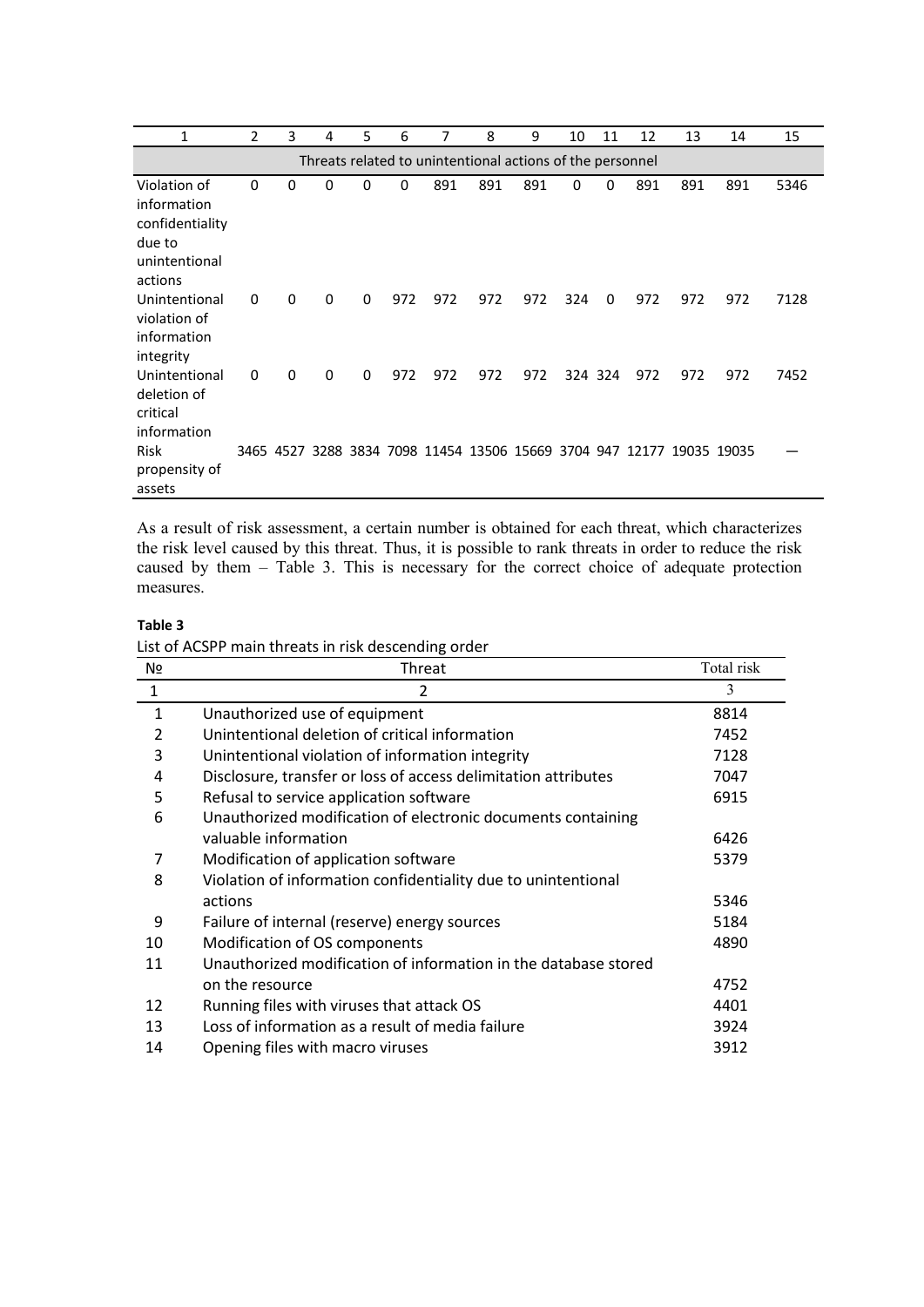| 15 | Failure of external energy sources                               | 3888 |
|----|------------------------------------------------------------------|------|
| 16 | Sharp voltage fluctuations in the power grid                     | 3888 |
| 17 | Loss or violation of the integrity of information stored on the  |      |
|    | resource due to improper operation of the software               | 3888 |
| 18 | Running OS from external media                                   | 3586 |
| 19 | Refusal to service OS                                            | 3586 |
| 20 | Deletion of electronic documents containing valuable information |      |
|    | by the violator                                                  | 3483 |
| 21 | Deletion of valuable information stored in the database by the   |      |
|    | violator                                                         | 3348 |
| 22 | Data loss or system malfunction due to overflow of storage       |      |
|    | devices                                                          | 3096 |
| 23 | Defective media                                                  | 2616 |
| 24 | Cable damage                                                     | 2508 |
| 25 | Fire                                                             | 1008 |
| 26 | Decreased equipment reliability after its expiration date        | 684  |
| 27 | Cross-reference                                                  | 590  |
|    |                                                                  |      |

The risk propensity of assets shows how vulnerable an asset is. Its level will affect the selection of protection measures and means for the asset, as well as the priority of their implementation. The list of assets in their risk propensity descending order is presented in Table 4.

#### **Table 4**

List of assets in their risk propensity descending order

| No            | Asset                        | Risk       |
|---------------|------------------------------|------------|
|               |                              | propensity |
| 1             | Prestige of the organization | 19035      |
| $\mathcal{P}$ | Services                     | 19035      |
| 3             | Internal data                | 15669      |
| 4             | Central database             | 13506      |
| 5             | Output files                 | 12177      |
| 6             | Auxiliary software           | 11454      |
| 7             | ACSPP software modules       | 7098       |
| 8             | Servers                      | 4527       |
| 9             | Workstations                 | 3834       |
| 10            | Hard copies                  | 3704       |
| 11            | <b>Networks</b>              | 3465       |
| 12            | Mobile PCs                   | 3288       |
| 13            | Archives                     | 947        |
|               |                              |            |

In addition to the above-mentioned ACAPP security problems related to the threats and vulnerabilities inherent in most IS, a number of organizational and psychological issues should also be noted. In particular, weak awareness of the information importance and its protection by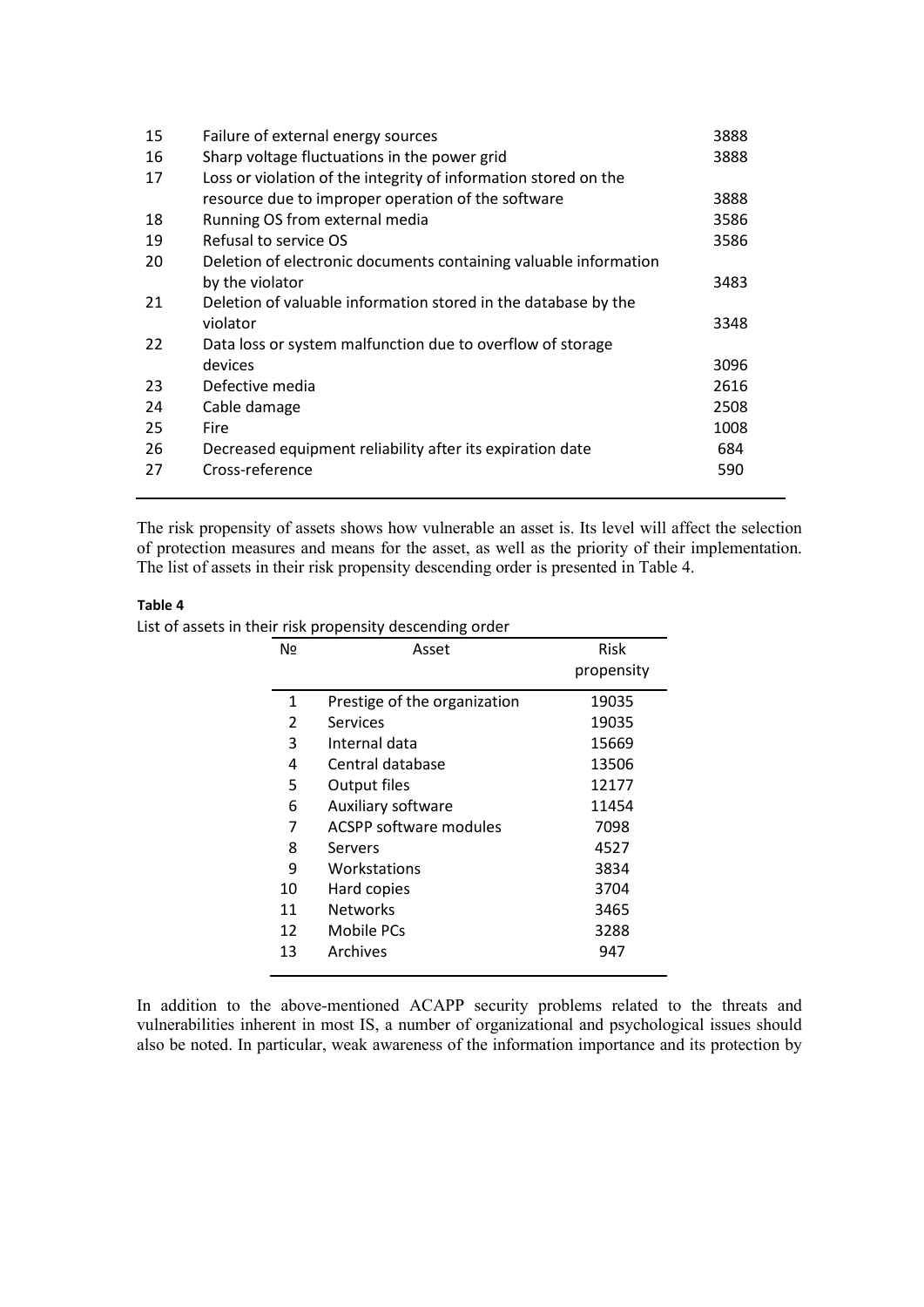the management staff and employees of printing companies. Accordingly, the management staff is reluctant to invest in information protection and make any organizational decisions on this issue, and the employees show misunderstanding and failure to take most protection measures, which leads to negligence, and then complete disregard for protection measures. This attitude to the information security can cause significant losses to the company, which will be simply disproportionate to the cost of information security in their values.

Another important problem is the imperfection of Ukrainian legislation in the information protection area and almost complete absence of domestic standards in this area.

In order to achieve the required level of ACSPP protection, it is necessary to reduce the risks level to an acceptable one or eliminate the risks altogether. This can be achieved by reducing the criticality, probability and/or frequency of threats. One can also reduce the probability of vulnerabilities to this threat or eliminate them altogether. This is achieved by implementing appropriate protection measures.

### **5. Conclusion**

The functional scheme of risk management for ACSPP is constructed with a detailed definition of various risk components. The assets identification and the analysis of their functional dependency are carried out. A three-level scale is selected to assess ACSPP assets and, accordingly, the risks.

The risk level assessment is made for each of ACSPP assets on the basis of identified threats and their vulnerabilities. As a result of risk assessment, threats are ranked in order of risk reduction and the dependency of assets on their risk propensity is revealed.

The risk assessment process for automated control systems of printing production is studied. The following results are obtained: methods of risk assessment for ACSPP are analysed, which are based on the identification and assessment of assets, threats and vulnerabilities of the printing company; the assets of a typical ACSPP are determined, the dependencies between them are defined and their assessment is carried out. For ACSPP assets, the value of which is assessed as "high", methods of providing the additional protection are suggested; the risk assessment for ACSPP is carried out, as a result of which a list of 27 main threats of ACSPP is obtained, which require the introduction of additional protection measures. It is defined that the threats to ACSPP with the greatest risk are unauthorized use of equipment, unintentional deletion of critical information, unintentional violation of the information integrity; the risk propensity of ACSPP assets is analysed. As a result, the most risk propensity assets are the prestige and services provided by the company, as well as internal data circulating in ACSPP and the central database of ACSPP.

#### **References**

- [1] V. Kovaleva, Yu. Samarin, Selection of the control system of the printing company, ComputerArt. Journal for printers and publishers. №11, 2007, pp. 61–64
- [2] V. Kovaleva, Yu. Samarin, Management systems of the printing company. ComputerArt. Journal for printers and publishers (2017) [Cited: 27.08.2018] Retrieved from: <http://compuart.ru/article.aspx?id=18248&iid=846>
- [3] B. Durnyak, G. Petriashvili, V. Sabat, T. Maiba, Defining the security level of technological processes on the basis of risk assessment, Lviv, UAP, 2019